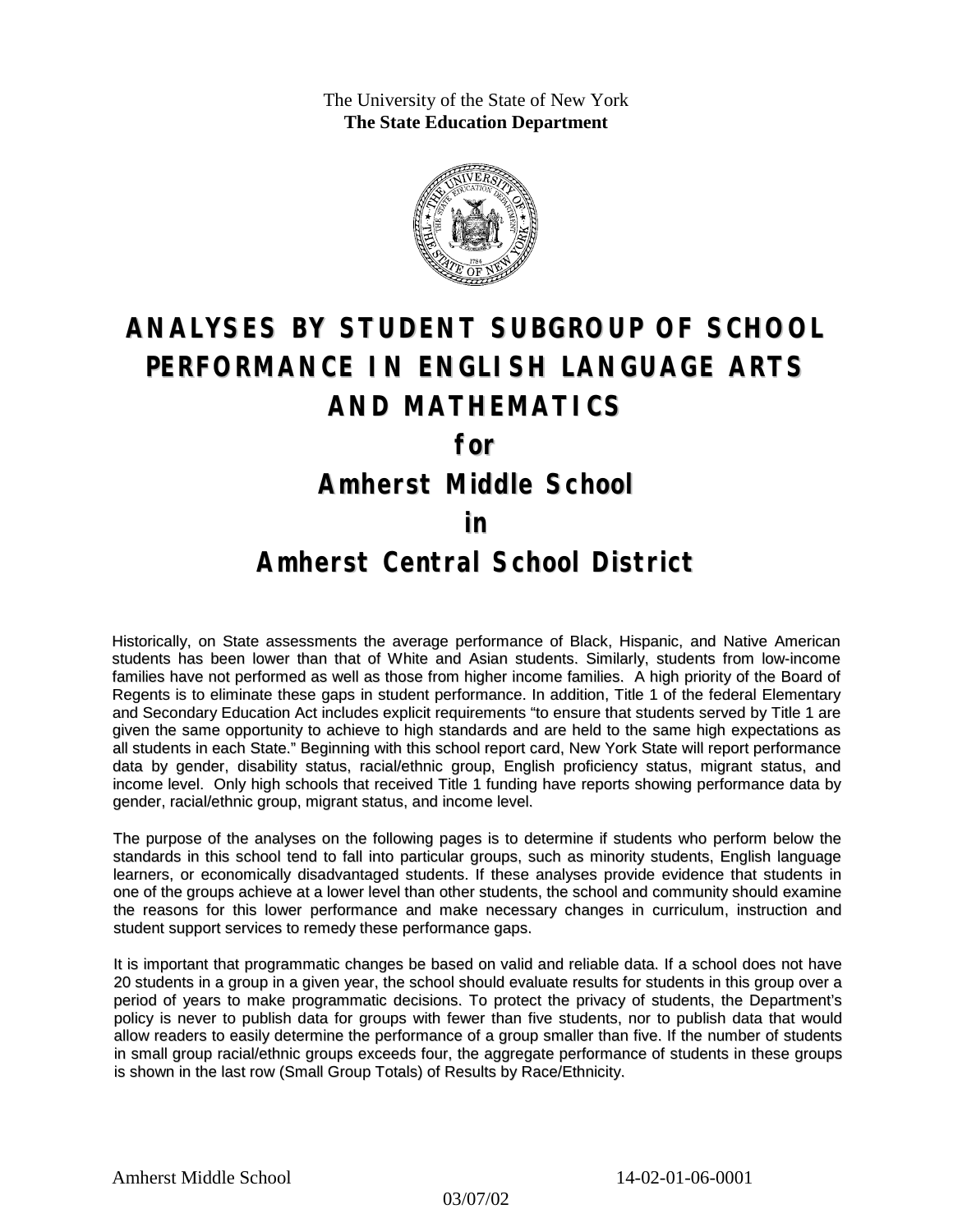# **Middle-Level English Language Arts**

A description of the performance levels and summary results for all general-education students and all students with disabilities can be found in the *Overview* of the New York State Report Card.

| <b>Student Subgroup</b>                  | <b>Counts of Students</b> |                |                             |                |             |             |                |                | <b>Percentages</b><br>of Tested |                  |  |
|------------------------------------------|---------------------------|----------------|-----------------------------|----------------|-------------|-------------|----------------|----------------|---------------------------------|------------------|--|
|                                          | <b>Not Tested</b>         |                |                             | <b>Tested</b>  |             |             |                |                | <b>Students</b>                 |                  |  |
|                                          | <b>ALT</b>                | <b>ELL</b>     | No<br>Valid<br><b>Score</b> | Level<br>1     | Level<br>2  | Level<br>3  | Level<br>4     | Total          | Level<br>$2 - 4$                | Level<br>$3 - 4$ |  |
| Results by Race/Ethnicity                |                           |                |                             |                |             |             |                |                |                                 |                  |  |
| American Indian/Alaskan<br><b>Native</b> | $\mathbf 0$               | 0              | $\pmb{0}$                   | $\mathbf 0$    | 0           | $\mathbf 0$ | 0              | 0              | 0%                              | 0%               |  |
| <b>Black</b>                             | 0                         | 0              | $\pmb{0}$                   | $\overline{4}$ | 13          | 11          | $\overline{2}$ | 30             | 87%                             | 43%              |  |
| Hispanic                                 | 0                         | 0              | 0                           | s              | $\mathbf s$ | $\mathbf s$ | s              | 1              | $\mathbf s$                     | s                |  |
| Asian or Pacific Islander                | 0                         | $\mathbf{1}$   | $\pmb{0}$                   | s              | $\mathbf s$ | s           | s              | 6              | s                               | s                |  |
| White                                    | 3                         | 1              | $\pmb{0}$                   | $\overline{7}$ | 65          | 97          | 46             | 215            | 97%                             | 67%              |  |
| Total                                    | 3                         | $\overline{2}$ | 0                           | 11             | 81          | 112         | 48             | 252            | 96%                             | 63%              |  |
| Small Group Totals (s)                   | 0                         | 1              | $\mathbf 0$                 | $\mathbf 0$    | 3           | 4           | $\pmb{0}$      | $\overline{7}$ | 100%                            | 57%              |  |
| Results by Gender                        |                           |                |                             |                |             |             |                |                |                                 |                  |  |
| Female                                   | $\pmb{0}$                 | $\mathbf{1}$   | $\mathbf 0$                 | $\overline{4}$ | 30          | 53          | 34             | 121            | 97%                             | 72%              |  |
| Male                                     | 3                         | $\mathbf{1}$   | $\mathbf 0$                 | $\overline{7}$ | 51          | 59          | 14             | 131            | 95%                             | 56%              |  |
| Total                                    | 3                         | $\overline{2}$ | 0                           | 11             | 81          | 112         | 48             | 252            | 96%                             | 63%              |  |
| Results by English Proficiency Status    |                           |                |                             |                |             |             |                |                |                                 |                  |  |
| <b>English Proficient</b>                | 3                         | 0              | $\mathbf 0$                 | 11             | 81          | 112         | 48             | 252            | 96%                             | 63%              |  |
| <b>Limited English Proficient</b>        | 0                         | $\overline{2}$ | $\pmb{0}$                   | $\mathbf 0$    | $\mathbf 0$ | 0           | 0              | 0              | 0%                              | 0%               |  |
| Total                                    | 3                         | $\overline{2}$ | 0                           | 11             | 81          | 112         | 48             | 252            | 96%                             | 63%              |  |
| Results by Income Level                  |                           |                |                             |                |             |             |                |                |                                 |                  |  |
| Economically<br>Disadvantaged            | $\mathbf{1}$              | 1              | $\mathbf 0$                 | 6              | 18          | 8           | 2              | 34             | 82%                             | 29%              |  |
| Not Disadvantaged                        | 2                         | $\mathbf{1}$   | $\mathbf 0$                 | 5              | 63          | 104         | 46             | 218            | 98%                             | 69%              |  |
| Total                                    | 3                         | 2              | 0                           | 11             | 81          | 112         | 48             | 252            | 96%                             | 63%              |  |
| Results by Migrant Status                |                           |                |                             |                |             |             |                |                |                                 |                  |  |
| <b>Migrant Family</b>                    | 0                         | 0              | $\mathbf 0$                 | $\mathbf 0$    | $\mathbf 0$ | $\mathbf 0$ | 0              | $\mathbf 0$    | 0%                              | 0%               |  |
| Not Migrant Family                       | 3                         | 2              | 0                           | 11             | 81          | 112         | 48             | 252            | 96%                             | 63%              |  |
| Total                                    | 3                         | 2              | 0                           | 11             | 81          | 112         | 48             | 252            | 96%                             | 63%              |  |

**Note. ALT** designates severely disabled students eligible for the New York State Alternate Assessment; **ELL** designates English language learners eligible for an alternative assessment of proficiency in reading English; and **No Valid Score** designates students who did not receive a valid test score because of absence from all or part of the test or because the test was administered under nonstandard conditions.